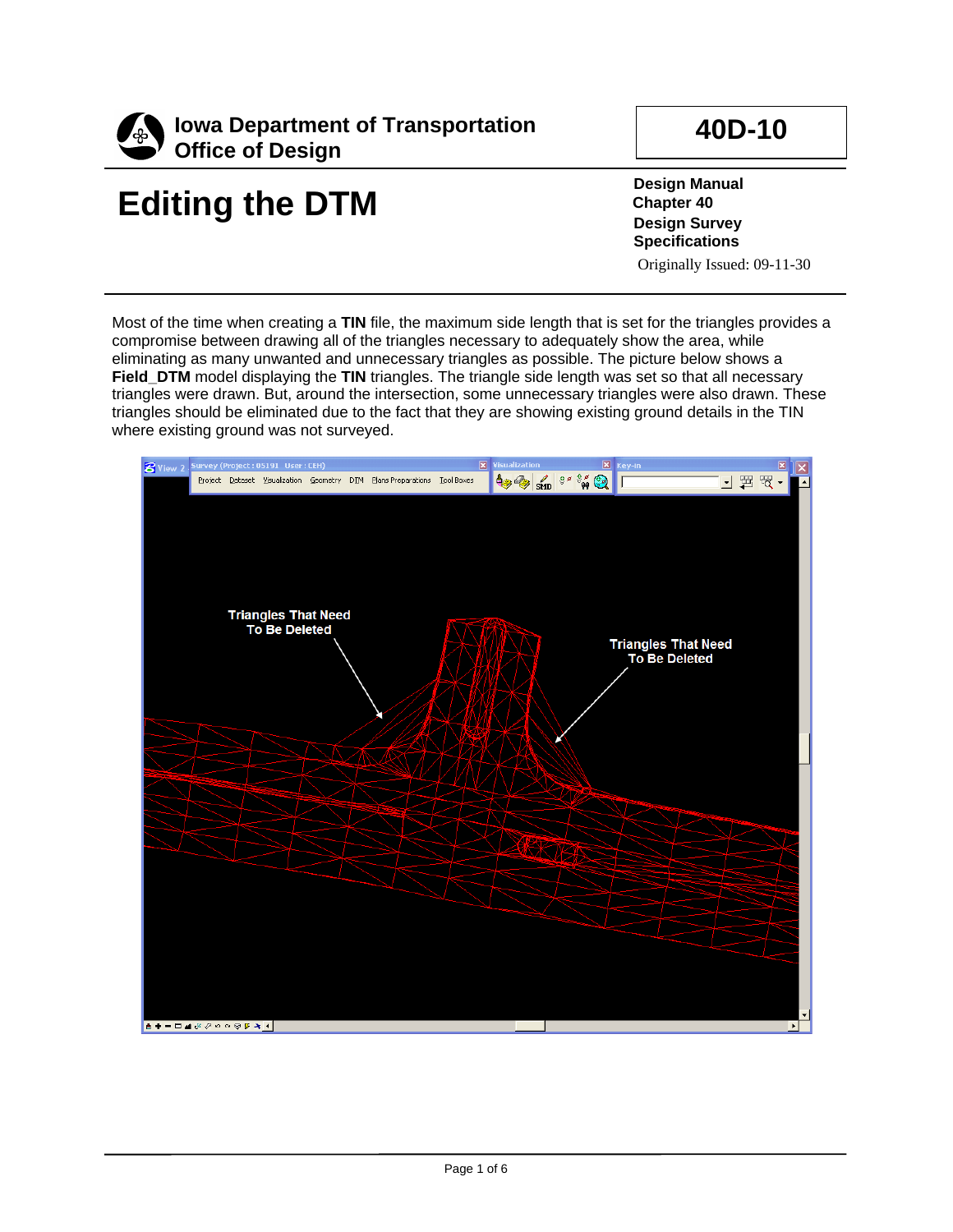## **Geopak Survey Menu**

Start GEOPAK from the MicroStation menu by selecting **Applications > GEOPAK > Activate GEOPAK**, as shown at the right.

|                          | M W:\Highway\Design\AutomationSection\Test\DLO\9702904004\Design\97029186.dsn [2D - V8 DGN] - Mi |
|--------------------------|--------------------------------------------------------------------------------------------------|
| File                     | Element Settings Tools Utilities Workspace Applications Window BidItems Help Axiom               |
| Default                  | <b>Activate GEOPAK</b>                                                                           |
| View 1, Project Overview |                                                                                                  |

After GEOPAK has been activated, access the GEOPAK **Survey** menu from the MicroStation menu by selecting **Applications > GEOPAK > SURVEY > Survey**, as shown at the right.

M W:\Highway\Design\AutomationSection\Test\DLO\9702904004\Design\97029186.dsn [2D - V8 DGN] - Micr File Edit Element Settings Tools Utilities Workspace Applications Window BidItems Help Axiom lal **GEOPAK** - ⊳l Deactivate GEOPAK  $\sqrt{ }$   $\sqrt{ }$   $\sqrt{ }$  Default  $2 \times \overline{27} = 0$  $\mathbf{F}$ Map Training  $\Box$  View 1, Proje g, ROAD G 1º º S ⊡ ♦ ® | ⊡ ⊡ ¦ G **Task SITE** SURVEY Survey DRAINAGE  $He$ **WATER SEWER** LANDSCAPE About GEOPAK **M.** Survey (No Project) ⊠ Project Dataset Visualization Geometry DTM Plans Preparations Tool Boxes

The **Survey** tool bar should display, as shown at the right.

## **To remove the unwanted triangles -**

1. On the **Survey** menu bar select **DTM > Edit DTM…**.

This will open both the **Display Settings** dialog box and the **TIN Edit Tools** dialog box.

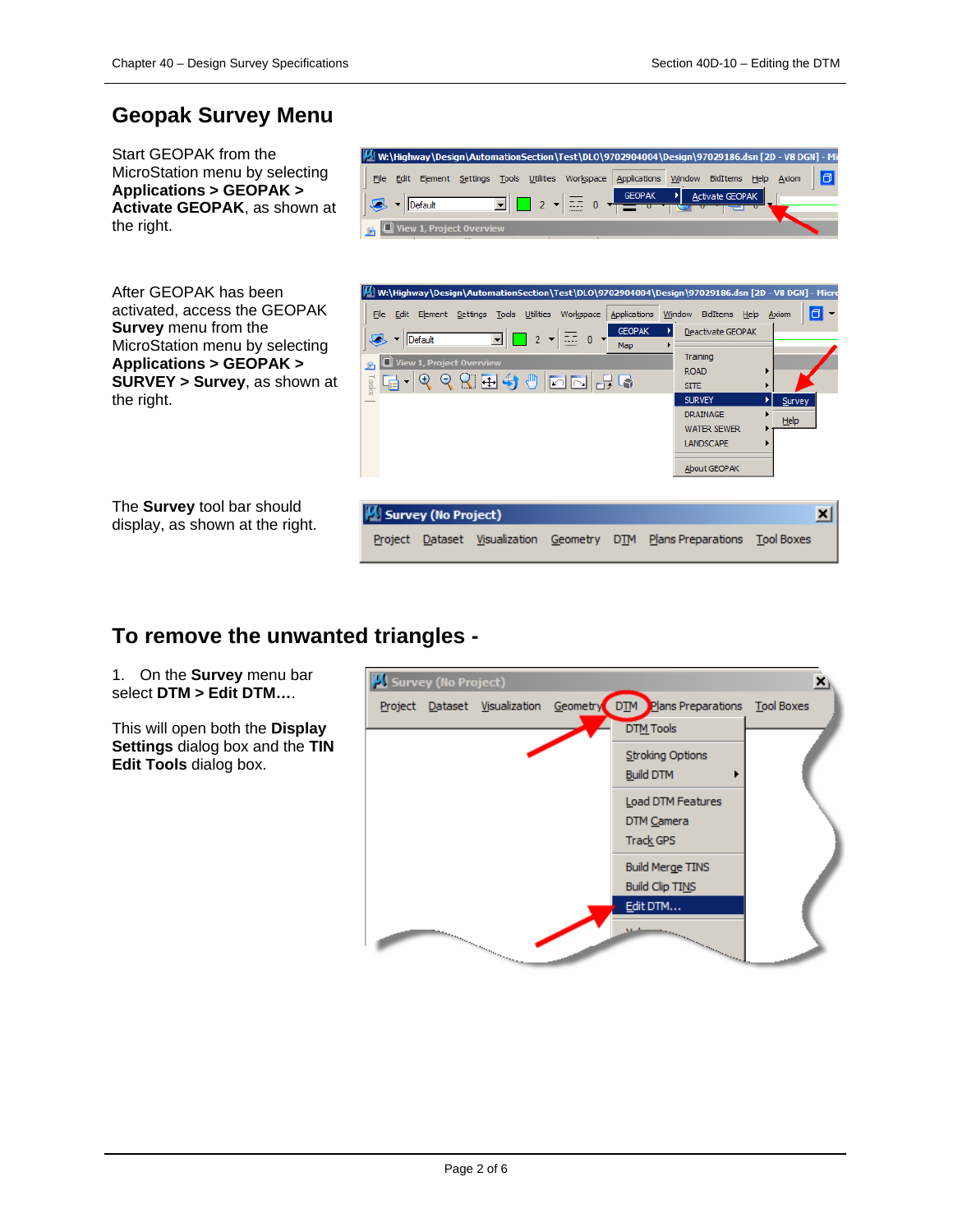2. You must take care of the **Display Settings** dialog box before you can move on to editing the **TIN**.

a) Make sure that the name of the **TIN File** to be edited is correct.

b) Change the **Edit View** value to **1**.

c) There should be a **check mark**  $(\boxtimes)$ 

next to **Display Triangles**, as this will make the triangles visible for editing.

d) Another **check mark**  $(\boxtimes)$  should be next to **Display Hull**. The **TIN** "Hull" is the outermost boundary of the **TIN**. You can change the attributes, such as color and weight, of any of these objects to suit your preferences.

e) *Click* the **OK** button.

| a | <b>Display Settings</b><br>TIN File: 0509.tin<br>Edit View: $1 -$<br>Q                                                        |  |
|---|-------------------------------------------------------------------------------------------------------------------------------|--|
|   | <b>▽</b> Display Triangles<br><b>Display Contours</b><br>Color <sub>1</sub><br>Weight<br><b>Style</b><br>Minor Interval: 5.00 |  |
|   | Major Interval: 25.00<br><b>▽</b> Display Hull<br>Display Break Lines<br>Display Extd. Contours                               |  |
|   | <b>Display Voids</b><br>Display Islands<br><b>Display Flow Arrows</b>                                                         |  |
|   | Cancel<br>OK<br>Flow Arrow Size: 2.50                                                                                         |  |

3. The "yellow triangles" and the "green hull" that were set in the **Display Settings** dialog box now appear in the file. These items are only temporarily visualized and are not actually drawn into the file. You can turn some MicroStation levels off to make the triangles easier to see and to edit.

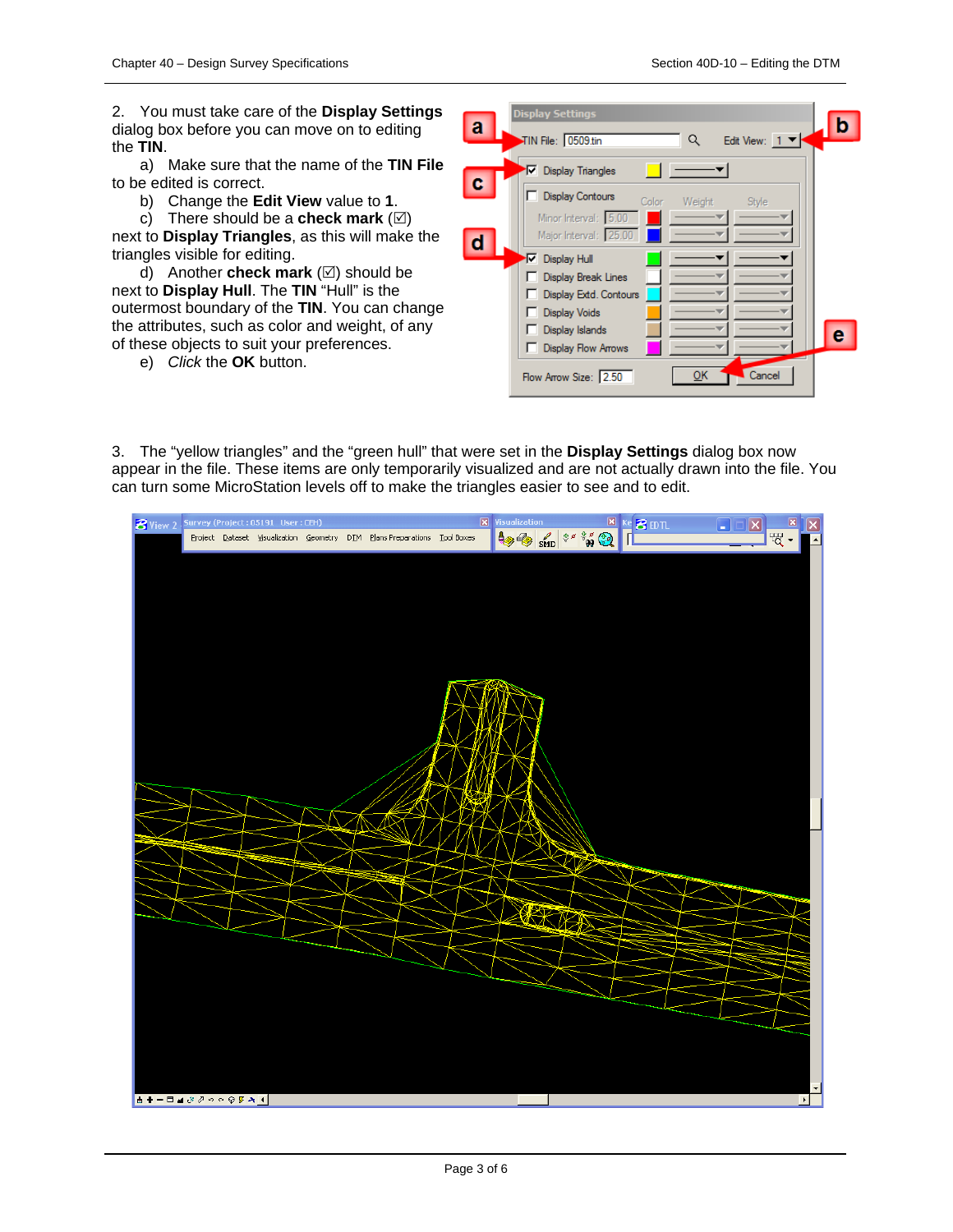4. To delete the unwanted triangles, *select* the **Delete Triangle** option in the **TIN Edit Tools** dialog, then *click* the **ID Triangle** button, as shown at the right.

| Delete Vertex<br>Move Vertex XY<br>Move Vertex Z<br>Polygon Move Z<br>Delete Line<br>Swap Line<br><b>Insert Break Line</b><br>Insert Drape Line<br>Delete Triangle<br>Delete Line Triangles |                                |
|---------------------------------------------------------------------------------------------------------------------------------------------------------------------------------------------|--------------------------------|
| <b>TIN Update</b><br>Undo To Last Save<br>Save                                                                                                                                              | Delete Triangle<br>Id Triangle |

5. *Left-click* (*select*) one edge of an unwanted triangle that is to be deleted and the selected triangle will become *highlighted,* as shown below. After the correct triangle has been *selected*, accept it by *leftclicking* anywhere else in an empty area of the MicroStation window, (not on top of another MicroStation element), and the selected triangle will be removed. An easy way to *select* elements from the unwanted triangles is to start *selecting* at the outside edge of the outermost triangle, as shown by the arrow below. It is more difficult to *select* the correct element from the internal lines in the triangulated drawing because each visual element consists of two sides from adjacent triangles. If you *left-click* (*select)* the wrong triangle, then *un-select* it by *right-clicking* the mouse, (which is the reset button). This will cause the highlighted element to become un-highlighted.

The **ID Triangle** button must be *clicked* again to delete another triangle.

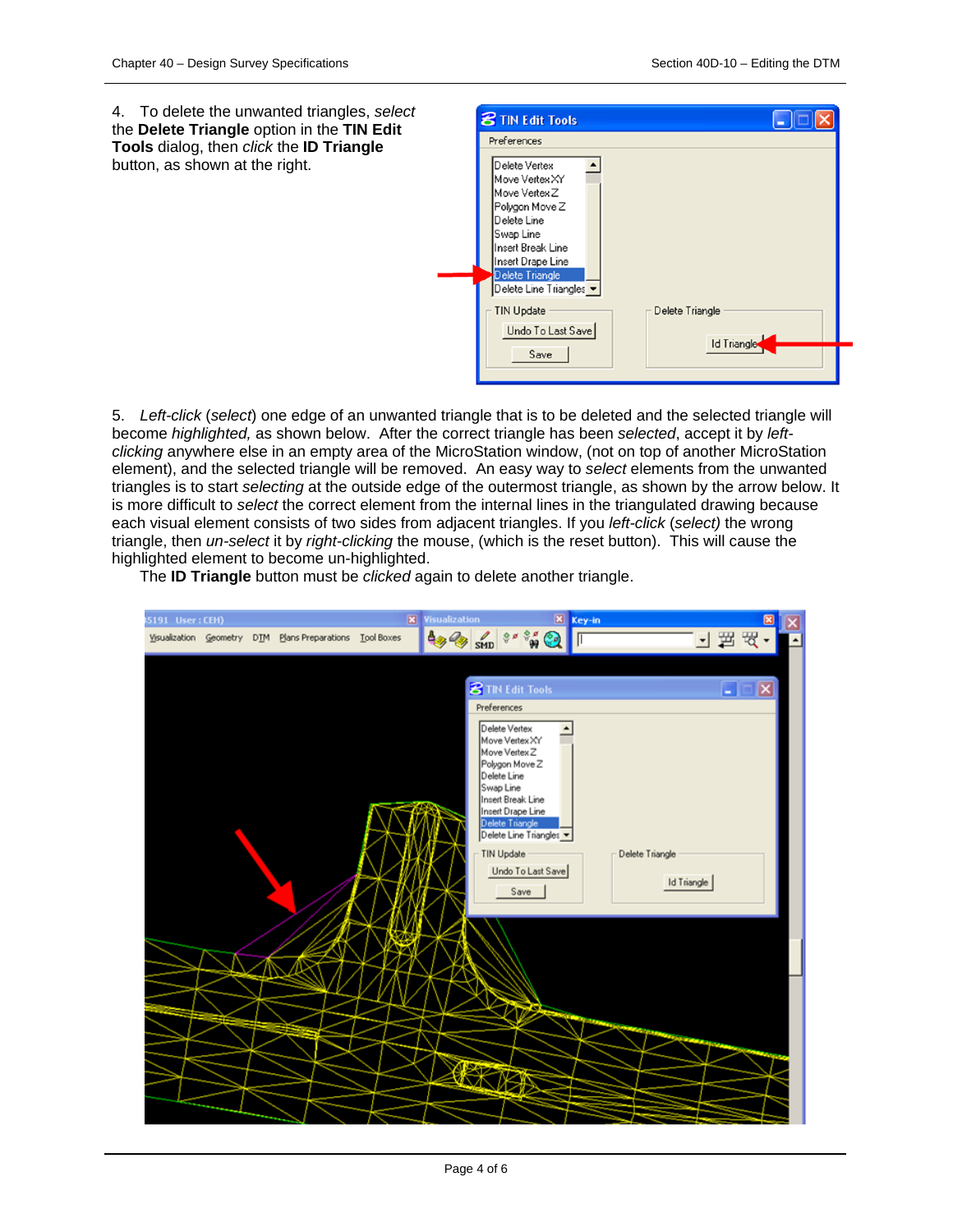6. After you have *accepted* the highlighted triangle by *clicking* for the second time, the triangle will disappear, as shown by the arrow below. If you are trying to delete the outermost triangle you can use the green **TIN Hull** as a guide to determine if you deleted all of the triangles. If the **hull** shifts to a new position, all triangles are gone. If the **hull** does not move, there may be a small triangle on the outside edge that is covered up by the **TIN Hull** and you will have to locate and delete it also.

| X Key-in<br><b>X</b> Visualization<br>05191 User: CEH)                                                                                                                                                                                                                                           |                                                        |  |
|--------------------------------------------------------------------------------------------------------------------------------------------------------------------------------------------------------------------------------------------------------------------------------------------------|--------------------------------------------------------|--|
| $\frac{3}{2}$ $\frac{3}{2}$ $\frac{3}{2}$<br>SMD<br>Visualization Geometry DTM Plans Preparations Tool Boxes                                                                                                                                                                                     | 山間肉                                                    |  |
| <b>8</b> TIN Edit Tools<br>Preferences<br>Delete Vertex<br>Move Vertex XY<br>Move Vertex Z<br>Polygon Move Z<br>Delete Line<br>Swap Line<br>Insert Break Line<br>Insert Drape Line<br>Delete Triangle<br>Delete Line Triangles<br><b>TIN Update</b><br>Undo To Last Save<br>Save<br><b>EXTRE</b> | $\vert x \vert$<br>E<br>Delete Triangle<br>Id Triangle |  |

7. The yellow triangles are not actually drawn into the MicroStation file and the changes being made are being done to the **TIN** file. The changes must be saved to the **TIN**  file by *clicking* the **Save** button on the **TIN Edit Tools** dialog. If you delete the wrong triangle, you can use the **Undo To Last Save** button to bring it back. But, it will also bring back all other triangles that have been deleted after you saved the last time. Make sure to *click* the **Save** button often when you are satisfied that that your **TIN** edit is progressing correctly.

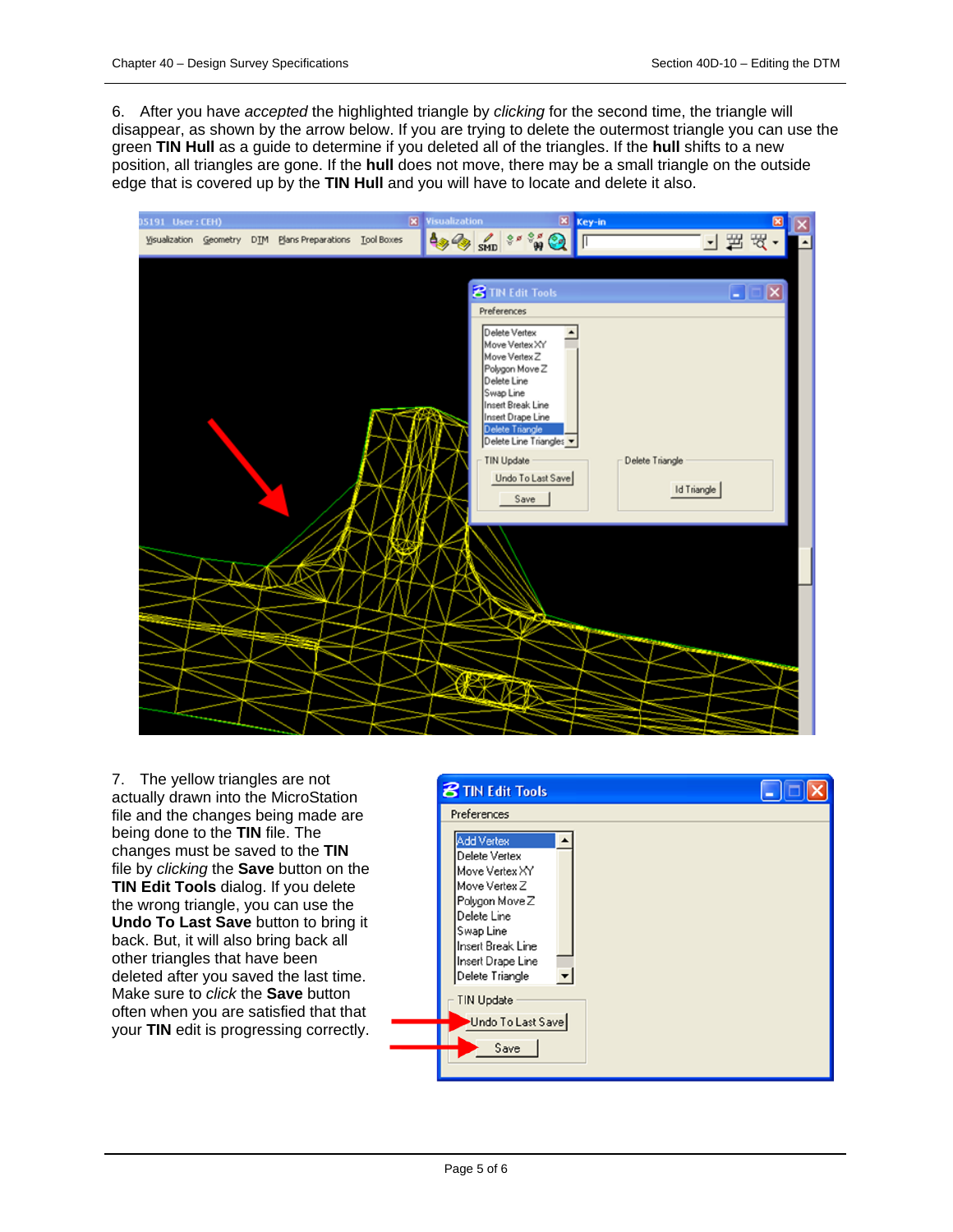8. The intersection with all unnecessary triangles removed is shown below.



9. After you are done editing the **TIN**, click on the "**X**" in the upper right corner of the **TIN Edit Tools** dialog to close it.

| <b>8 TIN Edit Tools</b>                                                     |                                                                                  |
|-----------------------------------------------------------------------------|----------------------------------------------------------------------------------|
| <b>leferences</b>                                                           |                                                                                  |
| Add Vertex<br>Delete Vertex<br>Move Vertex XY<br>Move Vertex Z<br>المستبقلة | the market of the company of the local division of the company of the company of |

10. As soon as you update the MicroStation window, the yellow triangles and green hull will disappear. You must delete the old **TIN** triangles if they are drawn into the **DTM** model on MicroStation level **phoSurveyTin**. You can then redraw the triangles into the model using the **Load DTM Features** dialog box.